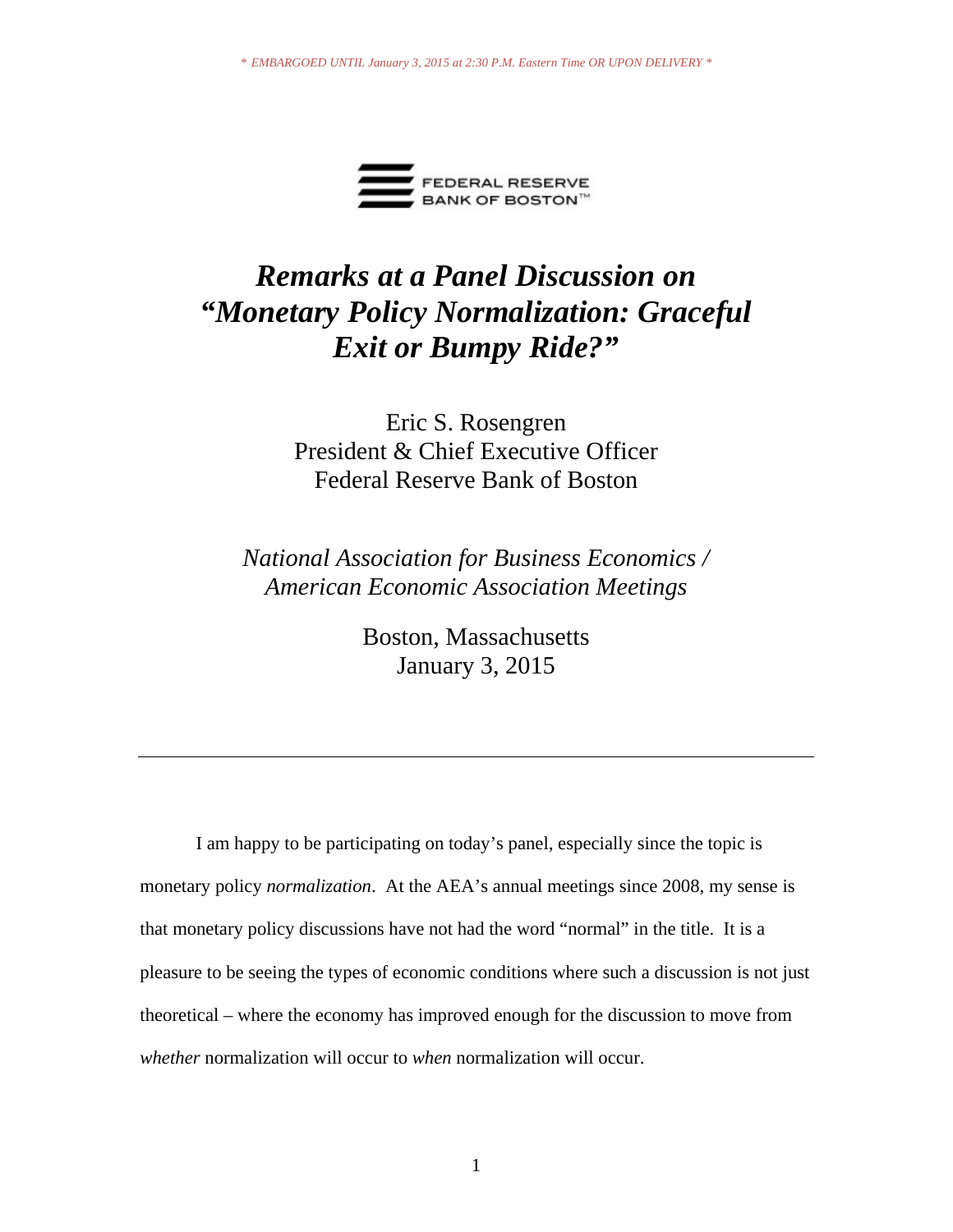As I begin, I would note as I always do that the views I will express today are my own, not necessarily those of my colleagues at the Federal Reserve's Board of Governors or the Federal Open Market Committee (the FOMC).

 In the year just past, the monetary policy environment has been quite stable – perhaps surprisingly stable, given the number of significant monetary policy events that transpired. Over the past year, we have seen new leadership at the Fed, in both a new Chair and Vice Chair. The Committee wound down and ended its bond purchase program, and provided a revised exit strategy. The FOMC has also shifted the FOMC statement from providing forward guidance tied to labor market outcomes<sup>1</sup> to a "patient" policy that is not time dependent. $^{2}$ 

This all occurred in the context of a falling unemployment rate, a below-target inflation rate, a rising stock market, and falling long-term interest rates. As the second part of the title to this session suggests – "Graceful Exit or Bumpy Ride" – such good fortune cannot, of course, be automatically assumed for the coming year.

 Any change in policy, monetary or otherwise, has the potential for unanticipated effects. In assessing the potential consequences of a patient monetary policy response, for example, some observers worry that such a policy entails significant risks of overshooting full employment, overheating financial markets, or even causing undesirably high inflation. I would note, however, that the last time the FOMC raised rates after a recession in June of 2004, the unemployment rate was at 5.6 percent, below our current 5.8 percent, and Personal Consumption Expenditure (PCE) inflation was at 2.8 percent, well above its current reading of 1.2 percent. Some worry that patience will mean deferring the first rate increase until well past the arrival of economic conditions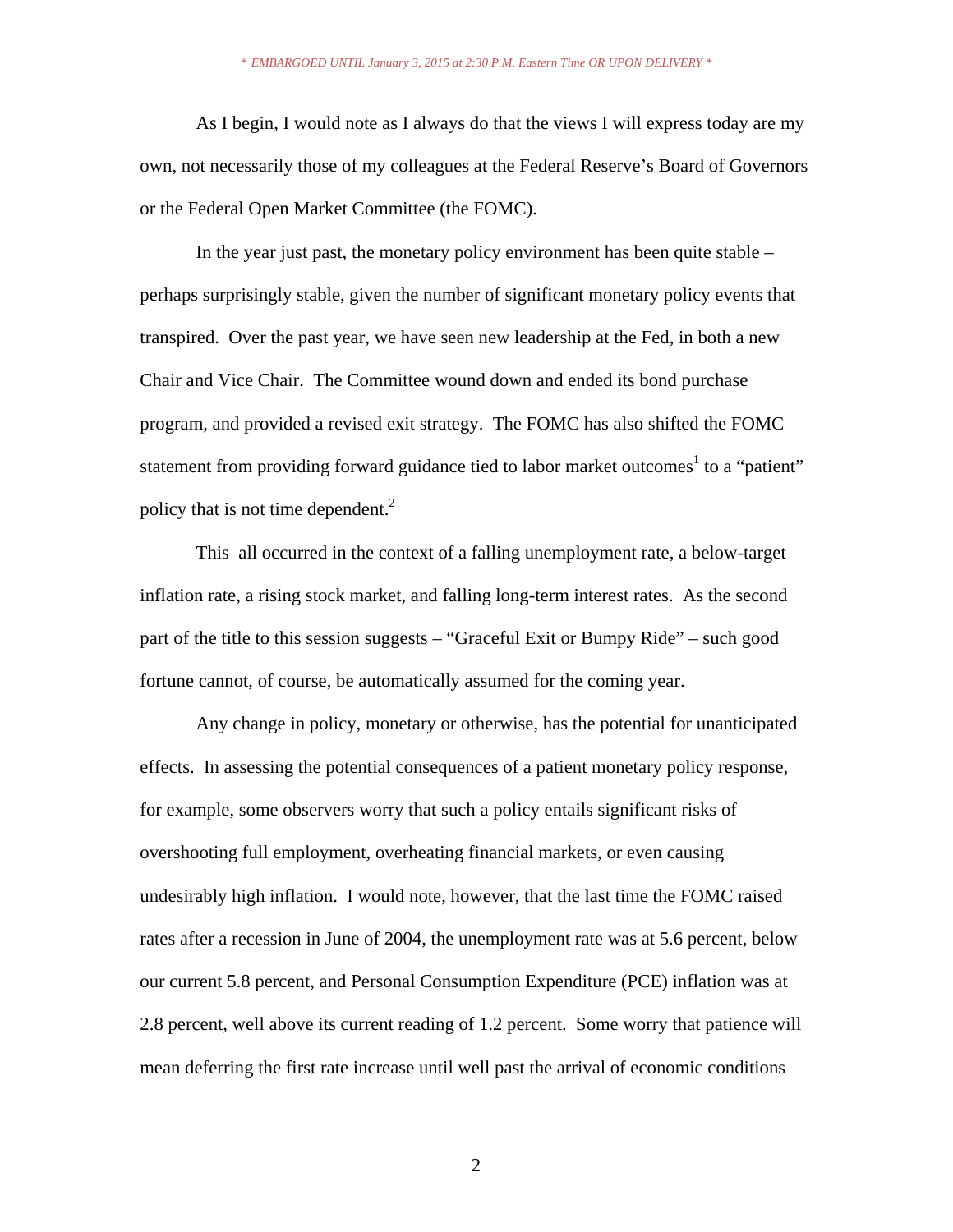that historically result in tightening, but I would point out that we have some way to go before reaching those conditions, and so have not been unusually patient as yet.

 While many market participants are understandably concerned about the exact timing of a rate liftoff, it is important to recall that economic forecasts are imperfect and predictions of turning points are particularly imprecise. While we would all like to know when the liftoff will occur, it is not possible to predict the relevant economic conditions with enough precision to pinpoint the point in time at which a data-driven liftoff will be appropriate. Furthermore, while market participants worry about whether liftoff will occur in April, June, or August, in fact most models imply that the macroeconomic implications of such differences are quite small. Indeed, such circumstances remind us that monetary policy can be as much art as science.

As such, there are a few key questions to consider at this juncture: Is the economy clearly on a sustainable path to full employment and the 2 percent inflation target? Will that path be sustained as policy accommodation is removed? Can we be quite confident that the risks to the forecast will not materialize and perhaps result in a need to reverse policy, particularly considering the policy challenges when short-term rates are bounded by zero?

As I consider these questions for this cycle, I believe the continued very low core inflation and wage growth numbers provide ample justification for patience. A patient approach to policy is prudent until we can more confidently expect that inflation will return to the Fed's 2 percent target over the next several years. Such patience also provides support to labor markets, boosting the prospects of the many Americans who were adversely impacted by the financial crisis, severe recession, and slow recovery.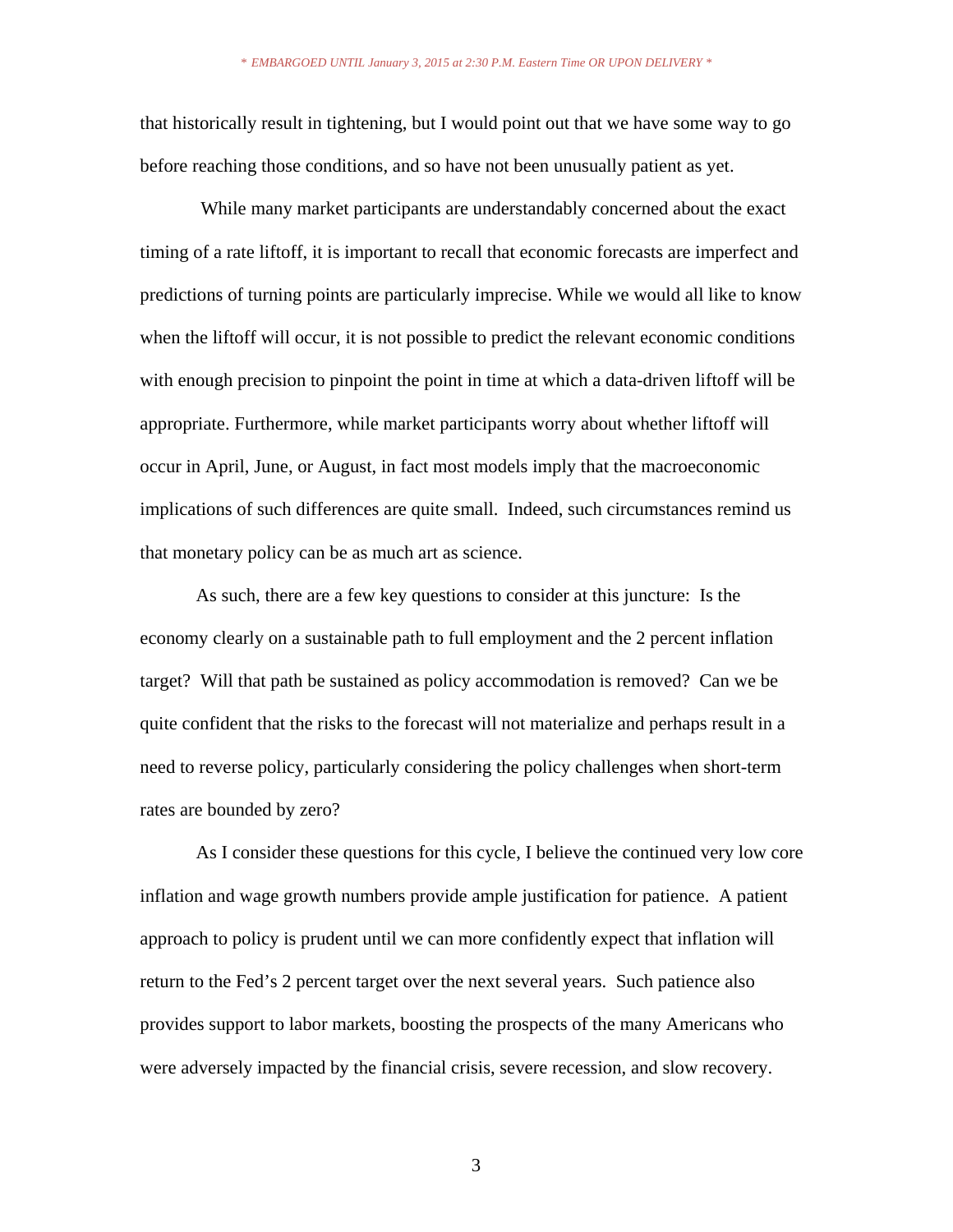Today I would like to discuss how I think about a so-called "exit strategy" in the context of a patient monetary policy. I will first compare current economic conditions to the conditions prevalent at the time of the last two rate liftoffs following recessions. I will then discuss some of the differences that may make an exit from accommodative monetary policy more complicated this time compared with the previous two economic recoveries. I will then discuss the impact of previous liftoffs on economic and financial variables and what that history may portend as normalization becomes appropriate in the United States this time.

# **Considering U.S. Economic Conditions at Tightening**

The timing of the initial tightening of short-term interest rates after a recession depends on several factors, including the position of the economy relative to the Fed's mandated goals of stable prices and maximum sustainable employment, the speed at which the economy is likely to reach these mandated goals, and the likelihood that the recovery is sufficiently vigorous that removing accommodation will not undermine that progress. Because of the complicated interactions of these and other factors, and the difficulty associated with economic forecasting, I would argue that previous liftoffs can provide only an imperfect guide to likely future actions – but do provide some indication of factors that should be considered.

 **Figure 1** shows the unemployment rate with vertical lines indicating February 1994 and June 2004, the months when the first rate increase occurred after the recessions of 1990-91 and 2001 respectively (shaded in gray). The first rate increase in 2004 occurred when the unemployment rate was at 5.6 percent, a lower rate than in 1994 and a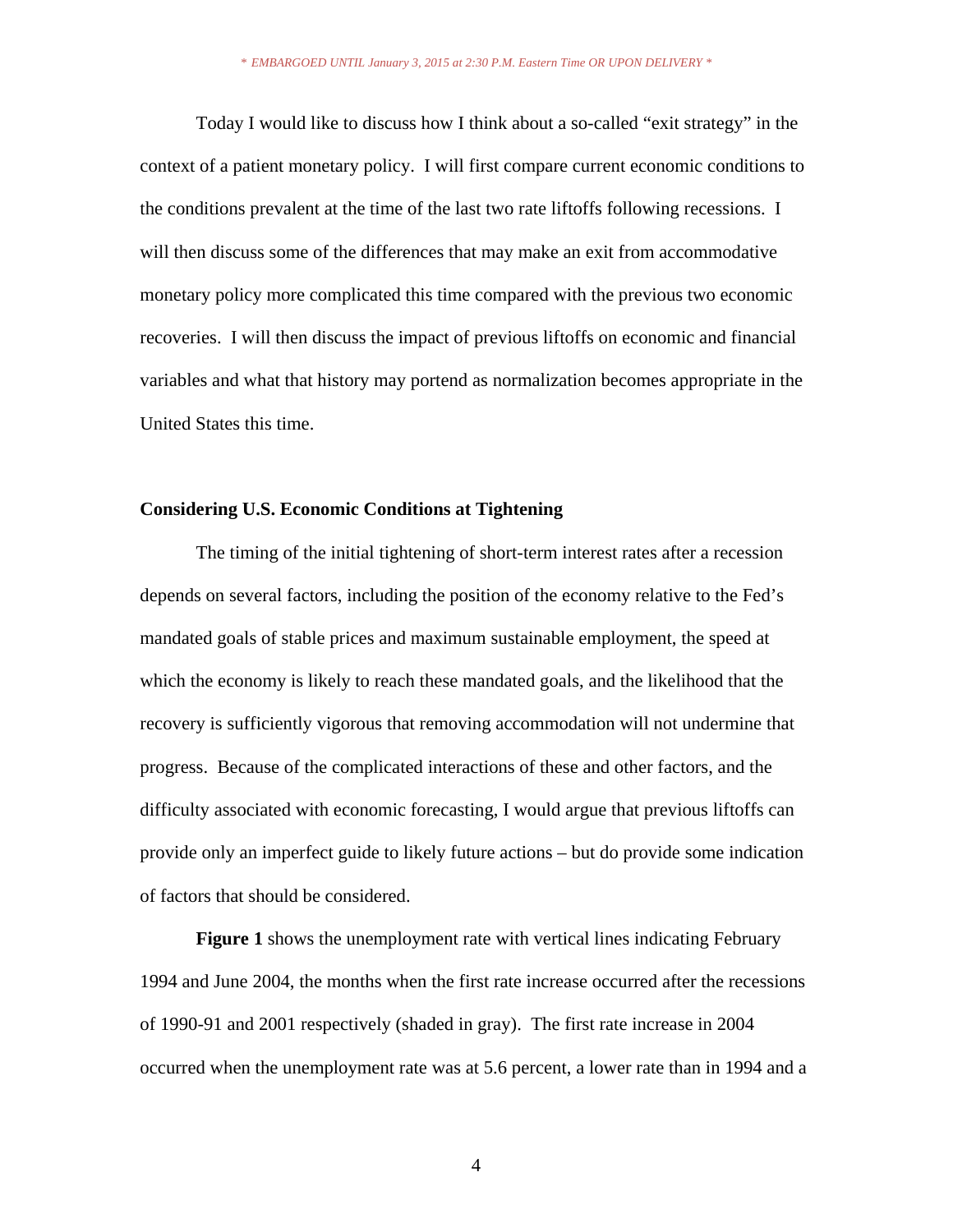little lower than the current 5.8 percent unemployment rate. In both 1994 and 2004, the first interest rate increase occurred sometime after the unemployment rate had begun to decline, and in both instances, the unemployment rate continued to decline after that initial tightening, with the onset of tightening having no perceptible effect on the steady improvement in labor markets.

**Figure 2** uses another indicator of the strength of labor markets: the growth in payroll employment. In 1994, the first tightening did not occur until payroll employment growth was reasonably sustainable, and the economy continued to create jobs as the tightening cycle began. In 2004, payroll employment growth was less entrenched and subsequent employment growth also was less solid than in the 1994 tightening episode.

**Figure 3** shows the other element of the Federal Reserve's dual mandate – stable prices – using the inflation rate as measured by the PCE price indices. While this comparison across episodes is a bit more complicated, given the possibility that the FOMC implicitly used a somewhat higher inflation target in previous years, the PCE inflation rate was above 2 percent at the time of the previous two initial rate increases.

One compelling reason for patience is the uncertainty surrounding how quickly inflation will return to the Fed's 2 percent inflation target. Developed economies around the world have been experiencing inflation rates well below the targets set by their central banks. With current *core* PCE at 1.4 percent and *total* PCE at 1.2 percent, current inflation remains quite low – and recent data do not yet indicate a clear trend back to 2 percent. Such low inflation, and the risk that inflation expectations may decline, are reasons to allow labor markets to tighten further, which should spur wage growth and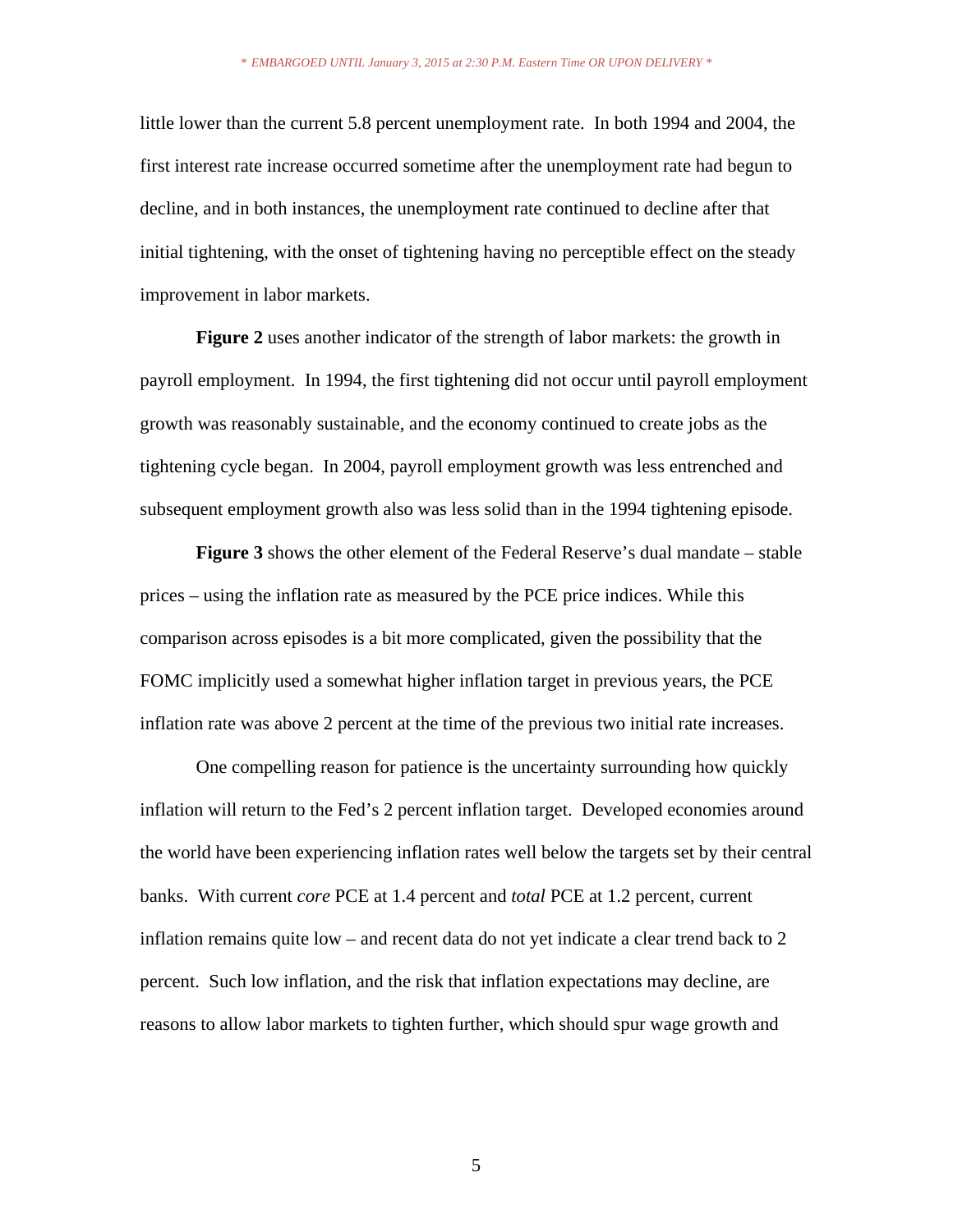increase the likelihood that inflation will return to the 2 percent target within the next several years.

**Figure 4** highlights that the first tightening in the previous two recoveries coincided with relatively strong real GDP growth. With third-quarter real GDP growth of 5 percent (2.7 percent on a year-over-year basis) and the likelihood of above-potential GDP growth in the fourth quarter, the economy appears to be growing at a pace that is likely to foster continued improvement in labor markets.

**Figure 5** contains a measure of compensation growth: the employment cost index. Given the improving economy, this index has been growing more slowly than one might expect, and also well below the experience at the time of the two previous tightenings. Given modest increases in productivity and a 2 percent inflation target, we would normally expect more rapid growth in compensation in a steadily improving labor market.

**Figure 6** shows another important distinction between current conditions and conditions around the start of the two previous interest rate increases. The Federal Reserve has substantially increased its balance sheet to help stimulate stronger growth in the economy over the past six years. My own assessment is that this is one reason why our economy is stronger and our inflation rate closer to target than is the case for many other developed countries. Nonetheless, the level of short-term interest rates *understates* the degree of accommodation the Fed has provided, given the much larger balance sheet. As the normalization process progresses, the Federal Reserve will need to carefully balance how quickly to normalize short-term rates versus how quickly to normalize its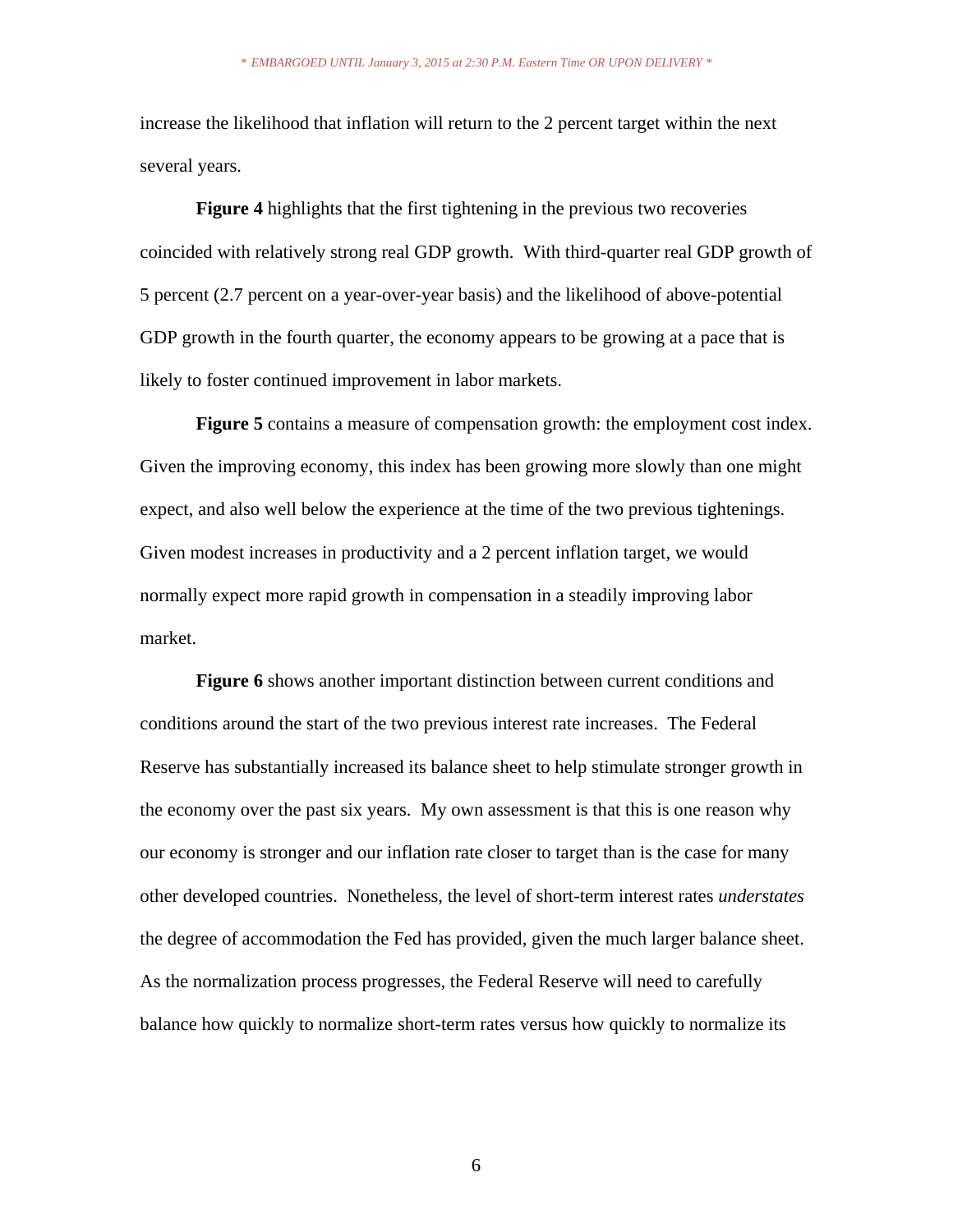balance sheet – a problem not faced during the two previous periods of monetary policy tightening.

In sum, three areas stand out as complicating current discussions of raising shortterm interest rates. First, it is unusual that inflation is still well below the Fed's target, with favorable supply shocks (for example, dramatic declines in oil prices) making overall inflation likely to be particularly depressed in the short run. Second, it is unusual for compensation to be so subdued at a time when raising rates is under discussion. Finally, it is unusual to have conducted nontraditional monetary policy that enlarged the Fed's balance sheet which will need to be normalized in conjunction with normalizing short term rates.

#### **Global Complications**

The global economy provides a potential challenge to policy normalization. During most monetary policy normalizations, one sees a reasonably high correlation of economic and financial variables across countries. However, in the coming year, it is fairly likely that there will be an unusual divergence, with some countries beginning the normalization process while other industrialized countries continue easing domestic policy.

One of the key differences across countries has been the divergence in the inflation experience, as shown in **Figure 7.** While Japan has tended to experience a much lower inflation rate than most other developed economies, Europe and the United States have had relatively similar moderate-inflation experiences, until recently. While most developed economies have been modestly undershooting their inflation targets,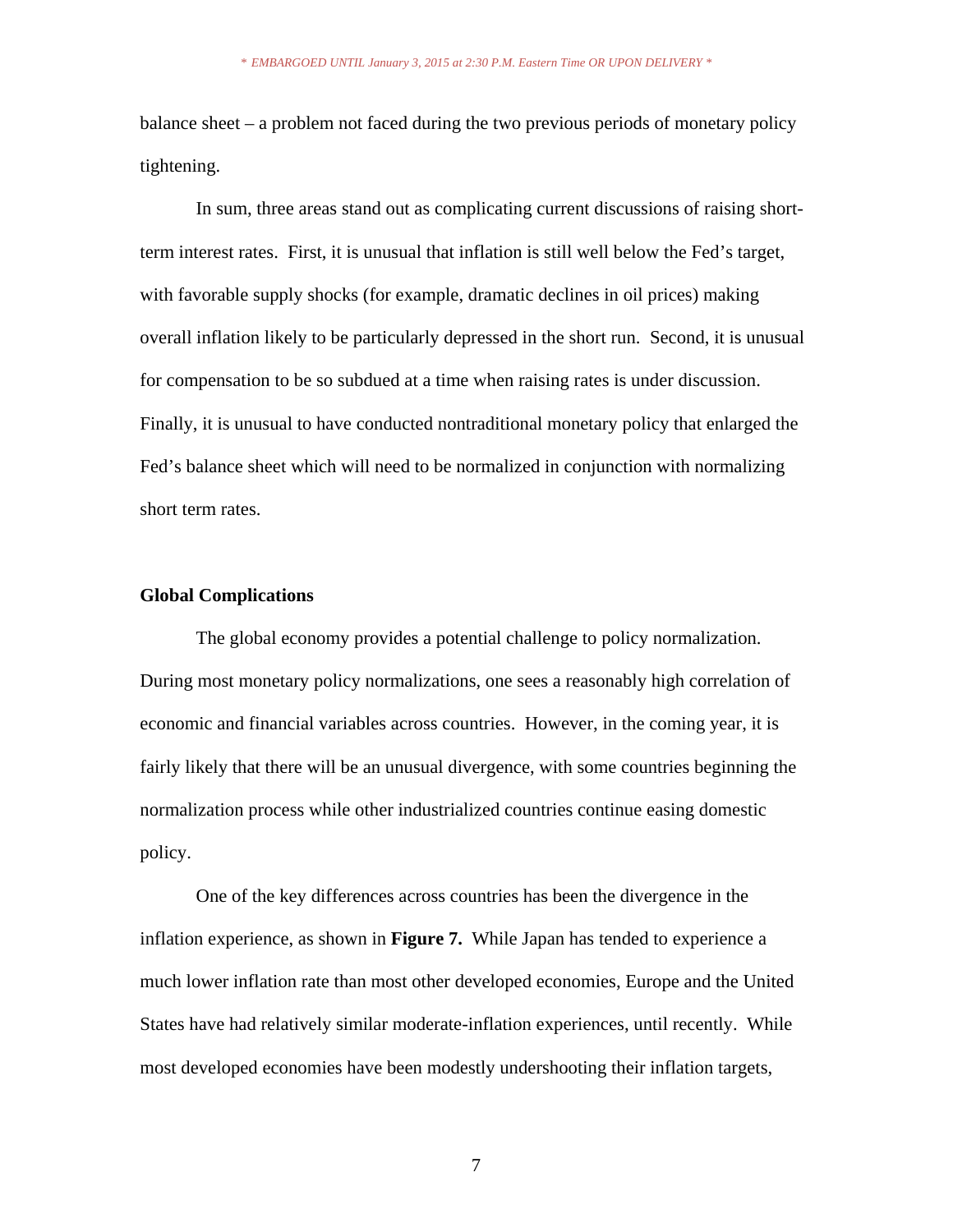Europe's inflation rate has continued to decline, and has recently diverged significantly from its target, registering inflation below 0.5 percent. At the same time, U.S. core inflation has been reasonably stable at 1.4 to 1.5 percent, and the small effects of an appreciating exchange rate and falling oil prices should keep overall inflation quite modest over the near term. In part, this provides the opportunity for a patient monetary policy, at least until wage and price pressures are sufficient to ensure reaching our inflation target.

While many developed economies are in a similar position with respect to inflation, the likely trajectories for inflation may result in quite different monetary policies, at least initially. Countries worried that disinflation could lead to deflation are likely to continue stimulating their economies, while countries more confident that low inflation is temporary (and will soon return to their inflation target) will likely follow less accommodative policy. This may result in a more divergent period of global monetary policy than we usually experience during monetary policy normalization.

 As **Figure 8** shows, short-term rates most influenced by monetary policy have generally tended to move together among developed countries. With short-term interest rates moving together, there is less incentive for short-term funds to surge across national borders seeking higher returns. However, with some countries tightening while other countries are continuing to ease, exchange rate and asset price dynamics may become more complicated, creating yield differentials that might spur cross-border asset reallocation.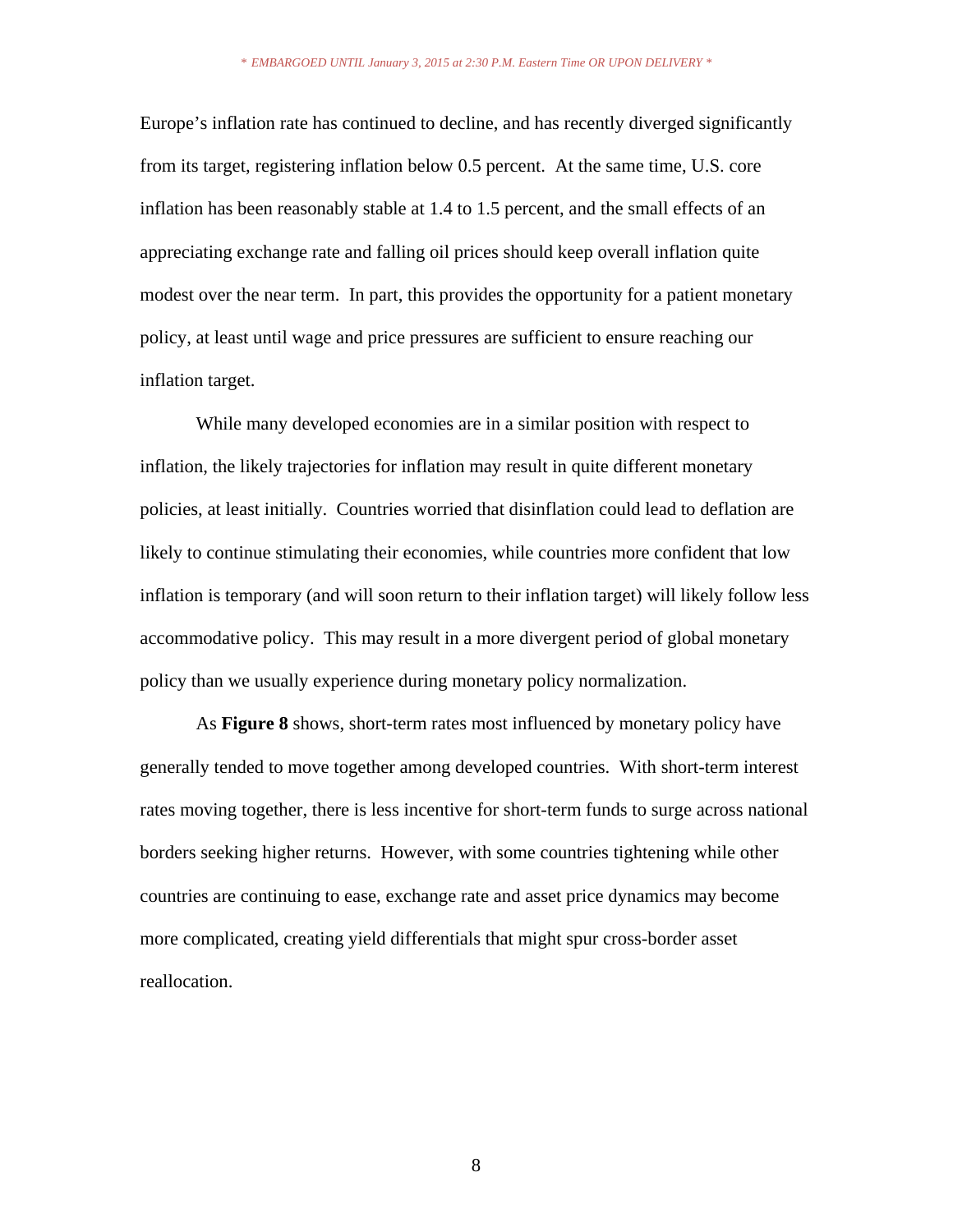## **Potential Impact of First Tightening**

**Figure 9** illustrates that the reaction of the 10-year U.S. Treasury rate to the first tightening depends on the context of the economy, and the *expectations* surrounding the first tightening. The first tightening in 1994 was not fully anticipated at the time and resulted in a fairly sharp increase in long-term rates to a level noticeably above where they ended up later in the normalization process. In contrast, the first tightening in 2004 appears to have been anticipated and thus did not cause much reaction relative to the rates immediately prior to the tightening or relative to rates later in the normalization process.

A complication with the present cycle is the presence of unusually low long-term rates. With inflation low, global rates low, and large central bank balance sheets, we see long-term rates are below their historical average in many developed countries. Assuming inflation does return to 2 percent in the United States, a 10-year Treasury rate fluctuating around 2.25 percent is lower than one should expect – unless investors expect a negative real after-tax return on average over the next 10 years. This implies that there will need to be some upward adjustment in long-term rates during the normalization process.

While conventional wisdom is that a cycle of tightening monetary policy is bad for the stock market, **Figure 10** shows that has not been true during the past two tightening cycles. In part, this is because in those cases the tightening was initiated because the Fed assessed that there was sufficient strength in the underlying economy to justify tightening. As it turned out, their assessment was about right, so the tighter monetary policy did not derail the economy. However, currently it is worth noting that there already has been a significant improvement in stock prices, and interest rates have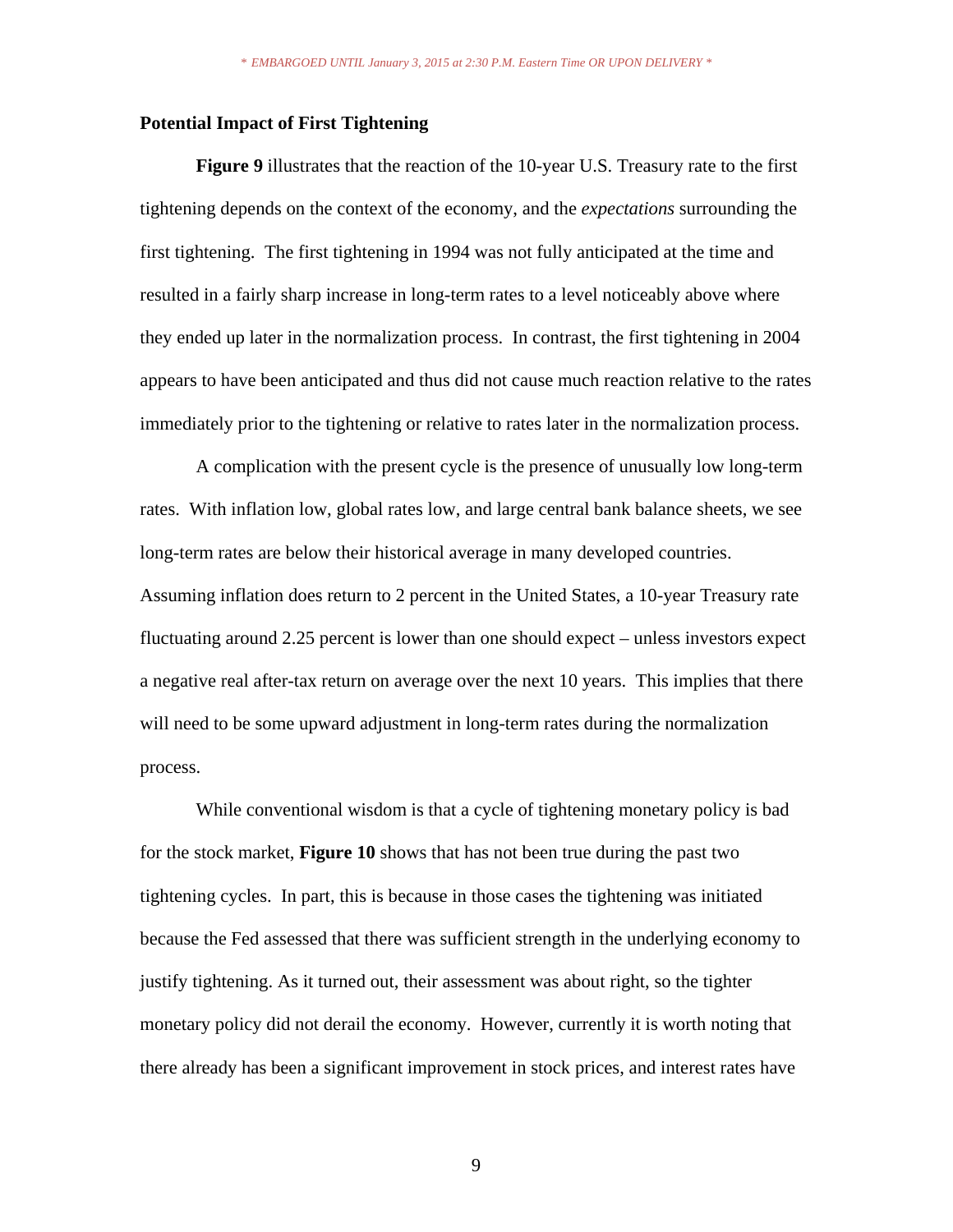been unusually low as a result of the depressed economic conditions following the financial crisis – so the pattern of the previous two tightenings might not be repeated this time.

**Figure 11** shows that stock market volatility did not increase significantly in the past two periods of normalization. As measured by the Chicago Board Options Exchange Market Volatility Index (VIX), both periods of monetary policy normalization have been periods of relatively low volatility. High volatility of stock markets tends to occur during periods preceding or during recessions rather than when the economy is strengthening and monetary policy rates are rising.

## **Concluding Observations**

Clearly, an unusual set of conditions prevails as the Federal Reserve considers beginning a move toward more normal rates. Both short-term and long-term rates are unusually low, and remain below their historical average in most countries. Large central bank balance sheets – here and in many developed countries – and very low inflation rates in developed countries are important contributors to current low rates. Also, unlike in some previous periods, some countries will be easing while others will likely be tightening, causing more complicated exchange-rate dynamics. These are all factors that complicate the period of normalization.

The low inflation rates experienced globally may also allow for a more gradual normalization process than typically occurs. With so little wage and price pressure, and relatively slow productivity growth, it is possible that rates may not normalize at the same level they were prior to the financial crisis.